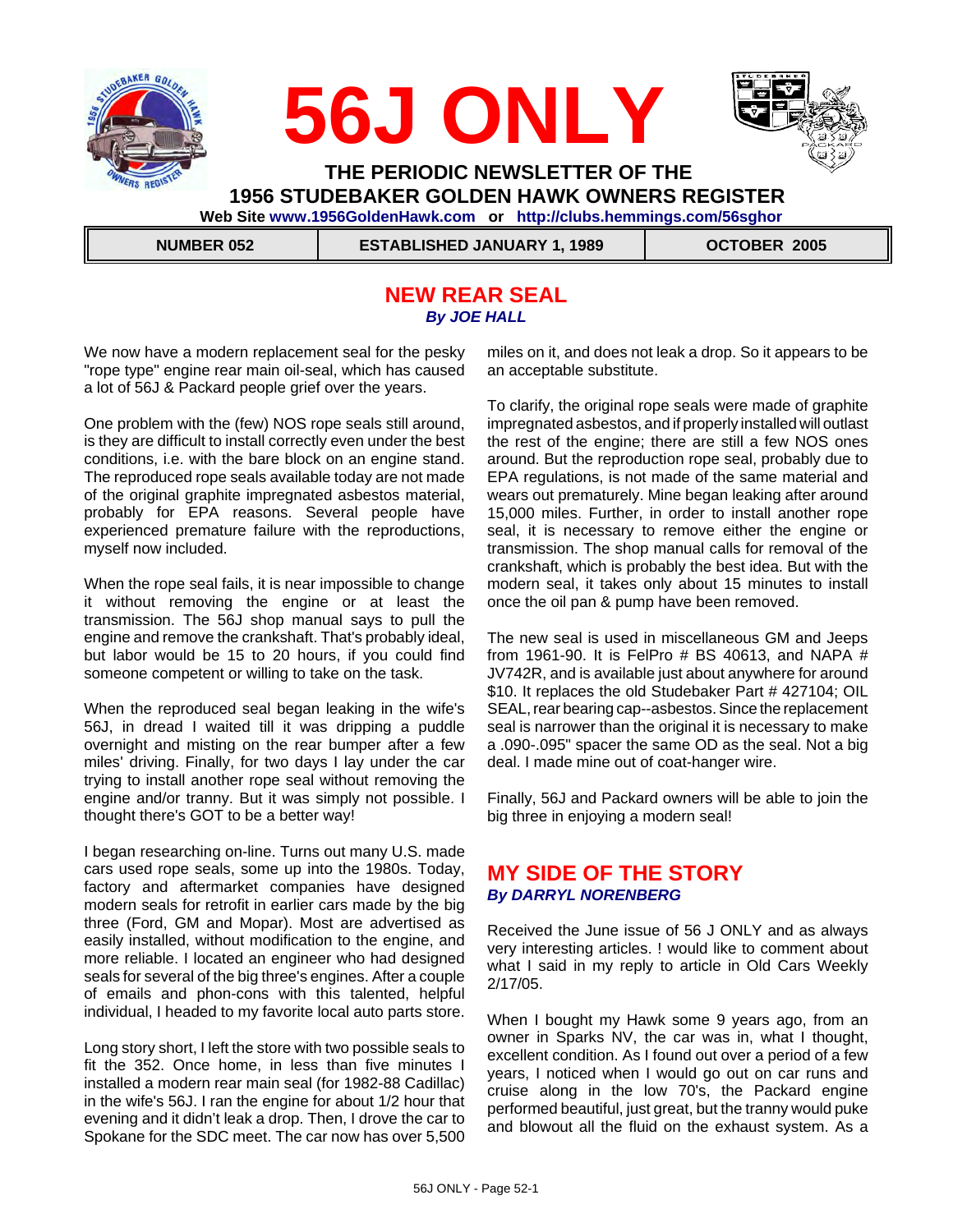result, AAA..was my savior, well this happened to me 4 times over a period of 2 years.

By this time, my wife says fix it or get rid of the car. During this same time I experienced the steering problem. What would happen as I would turn into a right hand corner (right hand corner only) something would lock up and I would have to physically yank the steering wheel back before I would hit the shoulder of the road and lose control. This happened twice, scaring the heck out of my wife and me. Then I and another friend mechanic started looking at the real problem. The car had been in a serious wreck sometime before I purchased it, and a lot of welding fixing, etc. Come to find out the tranny was way out of alignment with the engine and the motor mounts were not in the same place they should be especially on the wrecked side (drivers side.) Being how big (size) the Packard engine was..there was little room for error.

As a result the steering column into the steering box, the bolts/nuts on the steering box, that when I would do a hard right turn around 45-50mph, the engine shifted enough that the bolts on the steering assembly would hit the exhaust manifold and actually hang-up/get caught causing the car to continue in a right hand motion to a point of me hitting the brakes, slowing down and yanking the steering wheel back to neutral or straight line.

So I talked to Brent Hagen in Portland and he was interested in purchasing my Packard 352 engine, being he had a poor engine and mine was very good. ! came across a '87 Pontiac Grand Am that was a police drug secure vehicle, bought it for \$500 and took the 305 engine, and rebuilt it. It fit perfect on the original engine mounts giving me more air clearance by the firewall.

! took the Packard radiator out, used a smaller Stude radiator, and mounted two small electric fans on the radiator. I also fitted a 350 tranny, and everything works great. Much cooler inside, everything works like a charm, and the best of all, wife is satisfied now

I believe that Brent has rebuilt and installed my Packard engine in his 56 J and he also has my Ultramatic tranny as a spare. Anyway as they say that's my story!

#### **SUBJECT: 1956 GOLDEN HAWK HANDLING** *Others offer some more information*

## **PAUL WARTA May 28, 2005**l

Wanted to send you an email, and tell you how much I enjoyed your article in the June, Turning Wheels!

As I was reading thru the article, I kept thinking, "Why didn't he just weigh some '56Js, and see what the actual weight distribution was??". And then, towards the end, I see you did. This was great info, and positively provides irrefutable evidence to support the main point of your article.

One of the 'questions' raised in your article was, why the big change in opinion of the magazine writers from '56 to '57 about the handling of the '56J? Can I propose one possibility of where the magazine writers 'got that idea'? Maybe it was from the Studebaker engineers! Let me explain.

Generally, the magazine writers/testers had a good relationship with an auto manufacturer's engineers. This is how they got a lot of the info they would put in their articles. So, in early-to-mid '56, Studebaker knows that Detroit will be shut down, and they will not be able to use the Packard V8 in the Golden Hawk in '57. The correct 'spin' needs to be put on the change to the Studebaker V8, so the engineers (either of their own accord, or under orders from above) 'suggest' to the magazine writers that one of the benefits of installing the supercharged Studebaker V8 is reduction of weight on the front of the car, resulting in better weight distribution and thus better handling. The writers add this to their articles without really checking out the info (IE, no weight analysis between a '56J and a '57J). And so, it becomes the gospel truth since it was in \_\_\_\_\_\_\_\_\_\_\_ (insert name of magazine)! So, did this really happen? Who knows, it's just my thoughts for your amusement.

I agree totally with your assessment that a couple more years of engineering development would have resulted in a superb Packard V8. It's too bad that was not allowed to happen. One of my 'future pet projects' (you know, the one that never seems to make any progress) is a '61C body (4 speed car) converted to a '53 with a 374 Packard V8/4 speed. Your article takes away my one worry about this project, too heavy a front end. From everything I have read, including magazine articles from the '50s relating to Packard V8 modifications, plenty of horsepower with reliability should be obtainable. Different - yes. I like different. That's why I am into Studebakers!!

Short history. My family (grandfather, father, uncle) had a Packard dealership in Hempstead NY, and took on Studebaker when Packard and Studebaker 'married'. My grandfather would always look at my Studes and say that they were nice, but why didn't I buy a GOOD car (IE, Packard)! Thanks for listening!

#### **ANDY BECKMAN May 31, 2005** *Archivist: Studebaker National Museum* **www.studebakermuseum.org**

Congratulations on another fine issue of 56J Only. I always enjoy reading it from cover to cover as soon as it arrives. Some thoughts on the current discourse of 56J handling:

Having never driven a 56J, I cannot comment first hand on their handling as compared to other Hawks, and with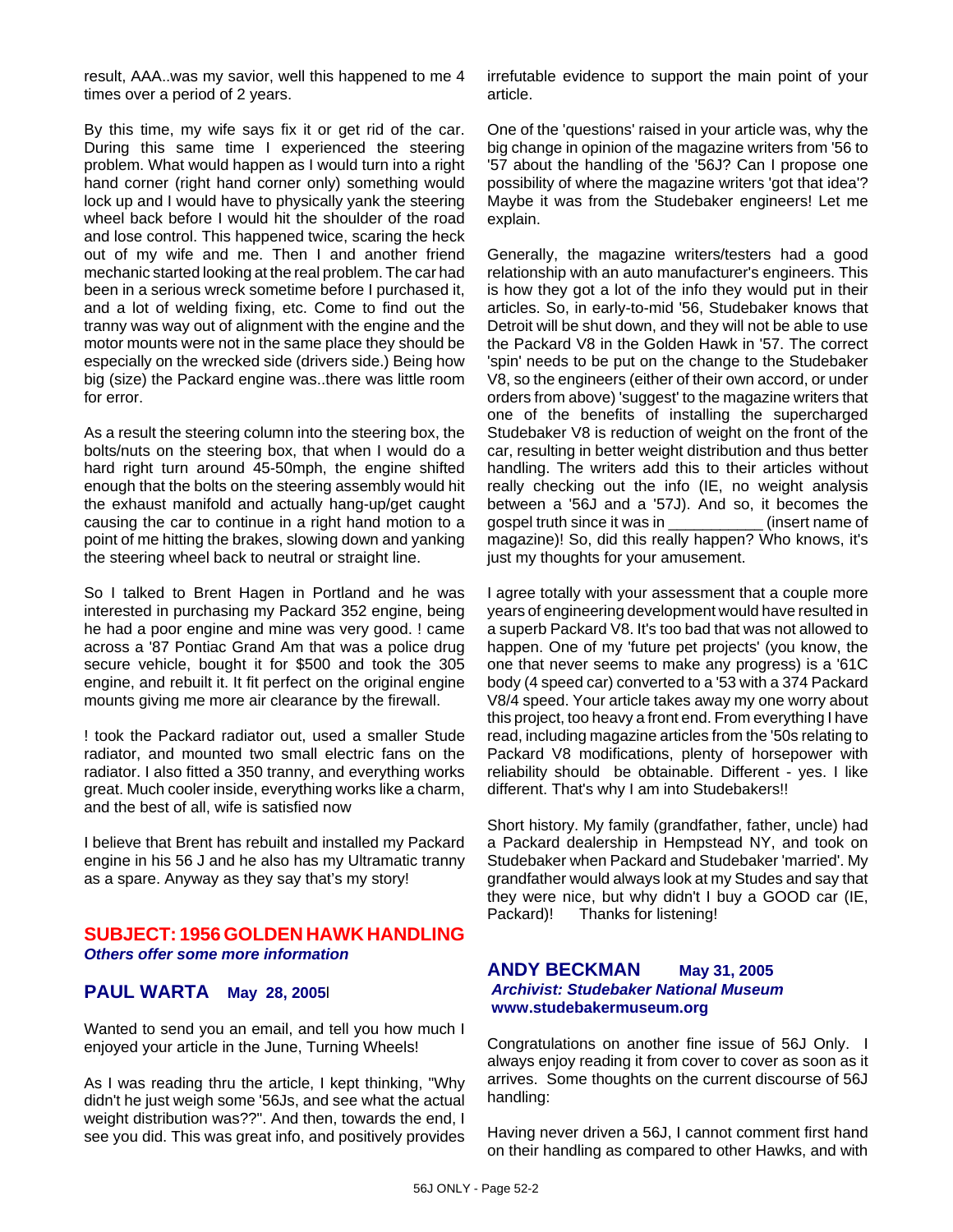so many variables (tires, tire pressure, front suspension conditions, springing, etc...) I am not even sure how "apples to apples" one could get at this date. Period road tests are the best primary source for information, and as you have noted, precious few commented negatively on the 56J handling. It wasn't until the 57's that some criticism did come to light, and to my recollection it was more of a "its better than it was" and not a condemnation of the 56J. In light of your fine articles of late, as well as rereading period road tests, I feel we can safely assert the following:

-The Packard V8 is heavy

-The Studebaker V8 is also heavy

Some other thoughts that have come to mind:

-Is the 56J engine positioned differently that the 57K? The Studebaker Hawk V8's sit well back in the chassis; is it possible there more cast iron over the front wheels on the 56J that would create a significant difference?

-Twin Traction was not available until 1957- The added traction would disguise the nose heavy qualities of the 57K

-How much difference would the variable rate springing make in the front suspension? As many NFL linemen know, it's not necessarily how heavy you are, it's how you carry it.

-Finally, this is not an "official Museum opinion", just my own random thoughts on an intriguing debate.

### **K V SMITH June 2, 2005**

Enjoyed your article on the 56J handling/weight issue. Thanks for showing the photo of my car with license tag "56-HAWK". As you recall, I drove mine from 1959 until 1971 with the 352 (original springs and bias tires) and then from 1971 until the present time with the 327 (now with all new springs and radials) and I can't say that I notice much, if any difference, in the handling. The steering is probably better due to the radials. I don't drive it hard or try to take corners at high speeds. As for the power, I would say it is about the same, both engines are rated at 275 HP and the torque is rated at 380 for the 352 and 360 for the 327. The car had more low speed(RPM) torque with the 352.

Keep up the good work and keeping the 56J alive! Best regards, KV

### **BRENT HAGEN June 4, 2005**

In response to Darryl Norenberg's handling problem, my 56 wallowed in turns real bad until I added heavy duty front coil springs, larger front sway bar with frame mounts

and a rear sway bar. These were all bolt-on additions and were all off later model Studebakers. I also added P205/75R15 radial tires. My 56J now handles as good as any other newer car I own! I might add that my 56J now sports Darryl's "heavy" 56J Packard motor in it

#### **HAWK FROM HELL STRIKES AGAIN!** *Bill & Ellen Glass have a devil of a time getting home*

Last week was Reunion Sunday, the Long Island Chapter's car show. We always make the trophies and shirts. The week before, the car won Best 50's at the Stamford Ct. Concours d' Elegance, up against some Chevys, Pontiacs, T-Birds, and a magnificent 56 Olds.

Well back to last Sunday. It's a 91 mile trip in each direction, There is a horrible hair pin turn at the half way mark. It was designed in the 20's when cars went 15 mph thru that turn, not 50 plus. I entered the turn with normal brake pedal feel, half way the pedal would not move down and it was like pushing on an iron girder. As I took my foot off the pedal there was an explosion (tire blowing), then flames, and brake fluid.



Ellen tried calling 911 but they could not get a GPS fix, so I had to get on the phone and explain exactly where we were.

A volunteer fireman stopped and emptied a few different types

of extinguishers, but it would not go out. But when the Fire Department(s) came, they pumped some stuff and it went out, and stayed out. By that time two Studebakers from the show showed up, and we tried using the "jack" provided by those geniuses at South Bend. A tow truck showed up but not a flat bed, but the guy was nice enough to lift the car and we got a spare on. we had two FD's respond as one part of the turn/exit is in Queens/New York City, and the last part of turn is in Nassau County Valley Stream, and they are territorial.

What caused it, three possible things, but won't know till tomorrow - Tuesday, Parking brake locked on, master cylinder not adjusted correctly (Turner Dual MC Conversion ), Proportional Valve open too far to rear brakes.



We were able to drive home using just front brakes, but as they say only the hand laundry will know how scared we were.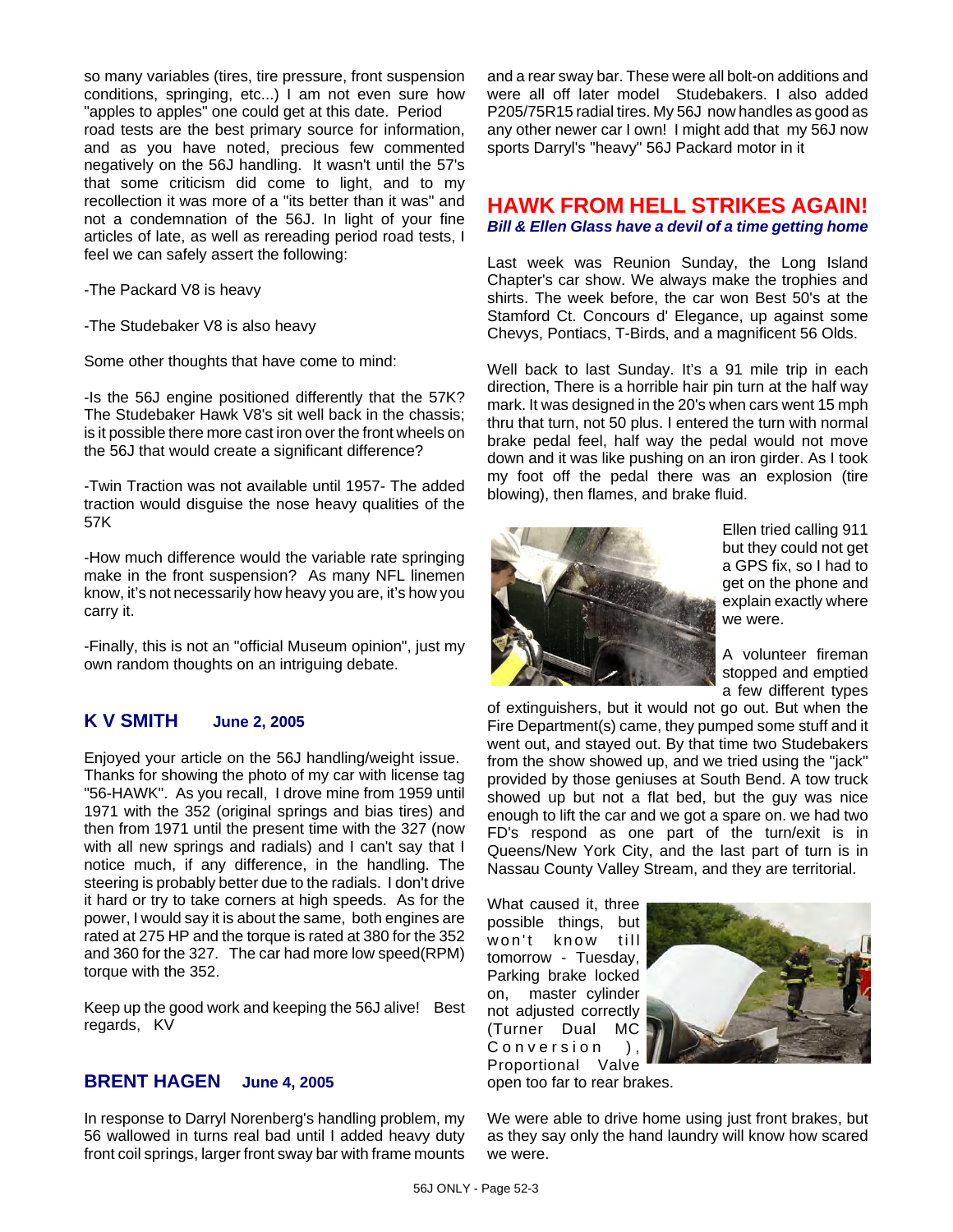We now think that the left rear wheel locked up, blew the tire, and the brake fluid caught on fire. Right now the fin is history, the wheel cover can just be washed. No idea about any warpage on sheet metal. The paint on the trunk is in one loose, soft sheet. The rubber weather strip around the rear window is toast, and paint came out from under it, but I am not sure that its worth risking destroying a rear window to pull it,

I have already had NOS fins donated, and another fellow donated a NOS 53 left rear quarter with gas door if needed. I am nervous about rear. I suggest that you tell everyone to install a Turner dual master cylinder conversion kit ASAP, it saved our lives and also saved us from a \$650 tow. The service charge just to show up was \$81.50.

## **SPOKANE REVISITED**

*(NOTE: Special thanks to Jack vines for setting up our 56J dinner. It turned out great!)*

#### **LEIF IN IDAHO.**

My wife and I went to the International meet in Spokane. We met a lot of people. Joe Hall with his Kentucky special 56J. 2200 miles nonstop to Spokane. Gary Capwell and his 56J. Frank Ambrogio and his wife. Jack

Vines at the 56J dinner and a 'Better than new' 56J from Boise, ID owned by Pat Dougherty. And a guy from Texas with a Black 56J. And I have never seen so many C&K cars at one time. Anything from fine restored samples to way out Hot Rods. I was impressed. I spent a few dollars at the swap meet, but fortunately I didn't need much. It was a good show of Studebakers. Had a good time.

#### **JOE HALL**

I just returned last night from Spokane. The return trip was prolonged slightly by food poisoning somewhere along the way, that finally brought me down in Iowa. Though only about 500 miles from home, I simply could not go another mile. A motel clerk called 911 and an ambulance transported me to the Veteran's hospital in Iowa City, where I spent three days. That is easily the sickest I have ever been in my life. I am still weak as a kitten but thankful to be on the mend. I left the car in the motel parking lot Friday when I left the motel in an ambulance. By the next evening, brother Bob and brother-in-law JD had came over from Kentucky and drove it to the VA hospital parking lot. They got a nearby motel and stayed in Iowa City until I was released Monday. When we left for Kentucky, Bob insisted on driving the 56J the first 100 miles or so, until he was comfortable I was OK.

It was a great meet in Spokane from the very first minute. The Spokane Chapter set a standard for others to follow in organizing and running a meet. In addition to meeting many new Studebaker friends in general, the "West side" 56J folks are simply great ! And of course as always, it was great to see you and your lovely wife, Anita.

Perhaps the highlight for me, especially leaving the following morning, was the 56J Only dinner. Thanks to Jack V for an excellent site selection, where we could all eat and then kick tires & tell lies afterward. The three 56Js present each represented something special, from show car, to excellent/beautiful driver, to one that could use a little tidying up under the hood Also, having seen Jack V's Packard V8 engineering project, if he ever gets the car on the road (and if its streetable) the rest of us can forget about 1/4 mile competition! Also, JV is probably gonna benefit us all from the discoveries he will undoubtedly uncover in the course of his project.

As for the car and some trip stats: Total of 4,465 miles; average MPG was 17.4; average Interstate speed was 73-77 MPH; average engine temp was 180, never exceeding 200. I raised the hood once to check things over on the way out (in Montana) and once on the way back (Minnesota). It used 1/2 quart of oil and never needed any fluids added, including radiator water. The 352 engine simply never skipped a beat. This should be a testament to the engineering put into these cars, and their capabilities even on modern highways.

On another note, I recently discovered why the gas mileage was only around 17 1/2 for the trip to Spokane. One of the centrifugal advance weights in the distributor was stuck, causing the engine to run about 10 degrees late in time. Having rebuilt the distributor when I restored the car, this seemed odd. This time when disassembled, I found the chrome plating had eroded away on the pivot-post for that weight. I rebuilt and installed another distributor.

We went to Church today (a 180 mile trip) and at the risk of a ticket here in KY with 65 mph speed limit, I drove the same speed as I did on the trip (73-77). When I gassed up after coming home, it had gotten 19 mph. Sure wish I had noticed the problem before I went to Spokane.

Just prior to leaving for Spokane, I installed one of John Brooks' (Studebaker Farm in TX) electronic ignition kits in the car. The kits are hand built by John, and mine took only about 15 minutes to install. First thing I noticed was that the engine starts quicker, especially when cold. It is also nice to know I will never need to change points again in this car!

Of course, Jack Nordstrom's "Ultra 400" tranny conversion performed flawlessly. It was a great trip, but it is also good to be home.

#### **GARY CAPWELL**

We wouldn't have missed it for the world!! We had an absolutely great time, and the highlight of the entire international meet /vacation was our 56J Wednesday night dinner...WOW, what a kick in the pants! Our car ran flawlessly for the entire trip, not even a small hiccough!!!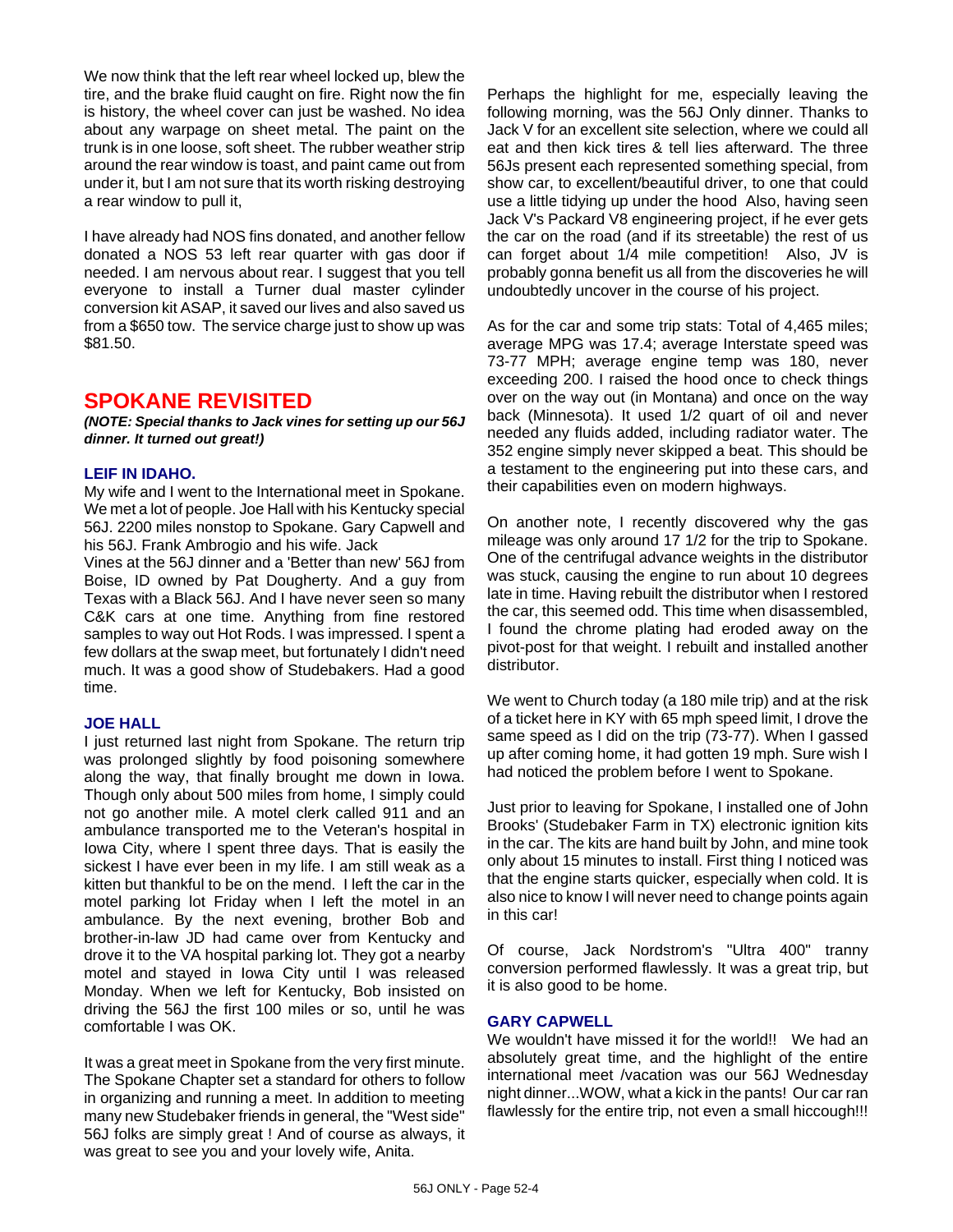It was wonderful finally meeting you and Anita, and all the other 56J people I have corresponded with over the years! Joe Hall and Jack Vines were just as much fun...if not more...in person as they are on line!!! I will post a few picture s on the web site as well!



#### **MAIL BONDING Letters are always welcome. If you need help or can offer advice, share it with other owners. (Edited as required.)**



#### **RICHARD ATKINSON** *Subject: HELLO FROM ENGLAND*

Thank you for sending me your email with the latest news from 56J.

I can write to say that my car has traveled the sea, been dropped off at Southampton Docks, been cleared by UK Customs, has been collected from the Docks on an enclosed transporter, is currently sitting on the transport truck in Poole (south coast) and with a bit of luck be delivered to me in Bristol... this coming Wednesday (1 June).

So, at long last I will get to see my car!! Which brings me on to color scheme of the car. I just happened to be reading thru the color scheme notes on the website, and have a funny idea that my car (Body No. 207; Serial No. 6800139) may have had the 'original' paint color scheme rather than the 'tri-level' color scheme.

I note from the pictures that John Polous had on Ebay's website when I was buying the car, had one picture of it being solid green, followed by pictures of the car seeming to have been painted the tri-level scheme.

Would you have any ideas as to what might have been it's paint color scheme when it left the LA factory..?

I have some business meetings in Winchester and Salisbury tomorrow (Tuesday), so I'll be staying with a friend of mine in Poole this evening. This may offer me an opportunity to get a sneak look at my car before it is delivered to Bristol. all very exciting really.

I'm half way thru reading 56J already. I mail this out to you and finish it off before I pack my bags to head south. Thanks again Frank for the 56J newsletter email. And, if you have any thoughts regarding paint color scheme, let me know.

All best wishes and hope you enjoy Memorial Day. Here in the UK, its referred to as 'Bank Holiday.'

## **GARY WILLOUGHBY June 5, 2005**

Regret to inform you that our aunt who was the original owner of our Hawk passed away in February. We attended her memorial service in Tarrytown NY ( which is close to where Bondo Billy lives) and brought her ashes for burial in McKenzie TN. We took the Hawk to the service which she would have loved. The dogwoods & azaleas were beautiful at the cemetery and the Hawk fit right in.

I have finally gotten suspension work done. Springs, bushings, tie rods, etc. We found a man here at our local Farmers Co-op who did the work for only \$200! Interestingly, the Co-op is on the block where the old Studebaker dealer was. We took it back to him to change the transmission fluid and grease the differential and pack the wheel bearings in preparation for our trip to Townsend, in the Smokies. We think we've found a good Studebaker mechanic who remembers Studes well.

We attended the Smokey Mountain Chapter meet in Townsend TN which is our favorite place to vacation anyway, so we got a double treat. The meet was small but several very sharp cars were in attendance. We took the models that were the dealer's promotional model of the Hawk and the model of Merideth's Avanti. Both won first place plaques. (They were the only models there, but any award counts, right?) We also brought home the "Hard Luck" trophy. When they asked for any hard luck stories, no one really had one. Amazingly everyone had pretty good trips to the meet. They kept asking for someone to share something so we spoke up that I had spilled my coffee on the carpet twice and the horn button fell off. They gave us the trophy! Ha! It was a hoot. It is an old trophy that is all tarnished with broken parts and paint spilled on it etc.

The car ran fine up and back. Only problem was a vibration that we thought might be the tires. They are 10 years old so we were concerned about all the stories about tire failure of old radials. But two different tire service shops thought they looked fine. So we decided to risk it and had no problems on the 600 mile trip.

We really enjoyed your article in Turning Wheels. Its nice to see the general masses informed about the Golden Hawks superior attributes.

Oh, have noticed since your encounter with the Hooters girls, several billboards have had the phrase, "The cure for the common restaurant". This sounds familiar. Think we could win a law suit?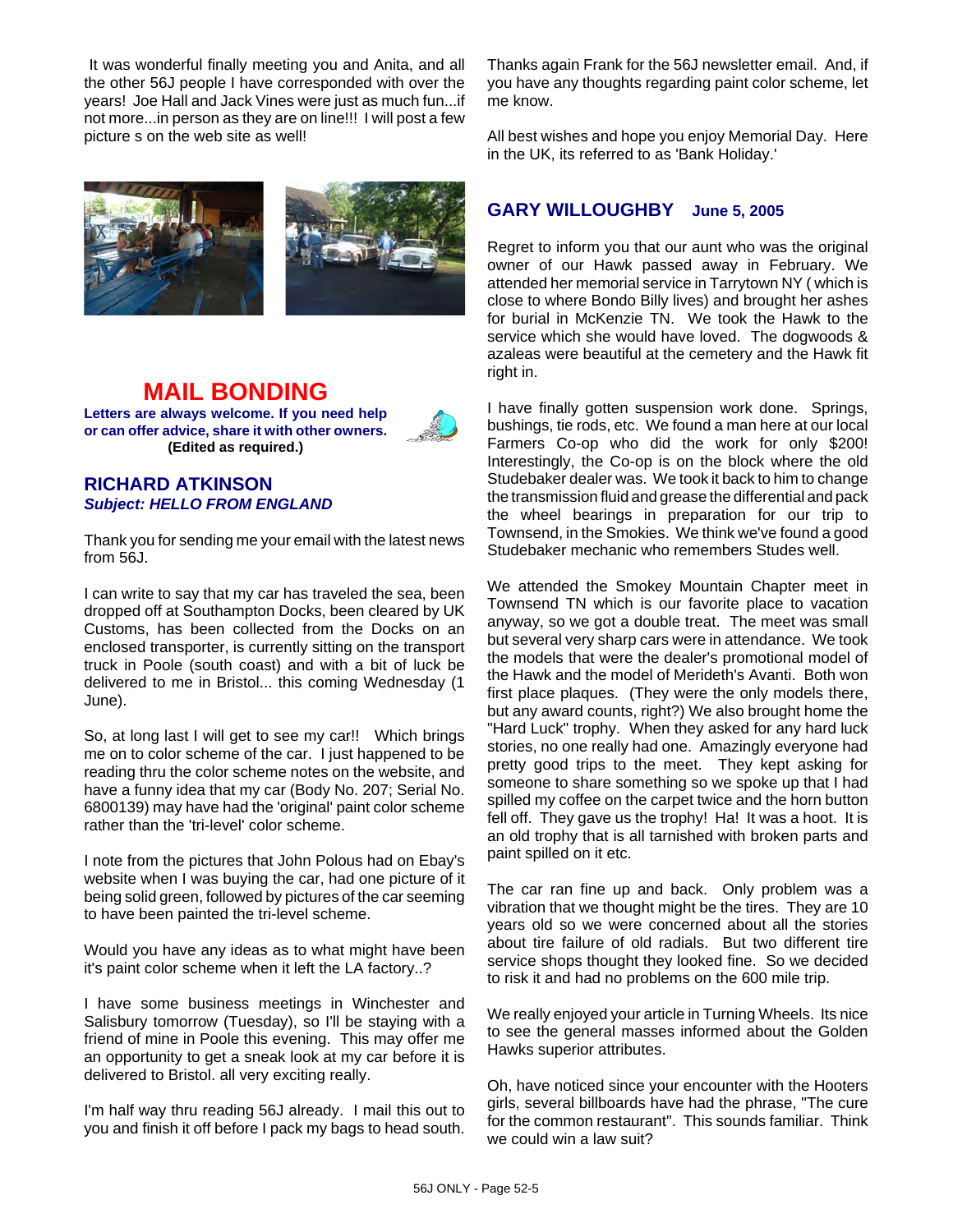#### **JEFF PACHL June 11, 2005**

I just wanted to drop you a line and express my enjoyment with your article in *Turning Wheels* on the 56GH. Well said! And what a well documented, detailed summary of all the ins and outs of the issue.

I don't have much to add to the discussion here, for I own two '55 Packard V-8s and one '58 Packard Hawk, but not one '56 Golden Hawk. But I love 'em just the same.

I do want to inquire/notify you of a '56 Golden Hawk I saw many years ago. Perhaps it is accounted for at this time, but I wanted to alert you to the vehicle. I purchased my Packard Hawk from a Studebaker enthusiast in Bates City, Missouri. He had many, many Studebakers of all vintages (from the teens and 20s, through the 60's, including a Weasel and other oddities.)

He also had (for sale) a nice Golden Hawk, white over grey, if I remember correctly. It was quite straight, and in fairly nice shape. The only strange thing, it was equipped with a sunroof, Euro-style, the type that folds back to the rear of the opening. He said it had been converted many years ago, and perhaps in Europe, although I am foggy on that detail. I saw this car in late 1988, and I know about 1990 or so he had a huge auction and divested of everything he had, save a '56 President. I am assuming that this car ended up in some collector's hands, but I never saw it again. I do have a photo, if you would like me to scan it and forward it to you. I have regretted that I couldn't buy both my Packard and the Golden, for they are both odd hybrids of their own sort.

I love Packard V-8s and enjoy mine regularly. My Constellation is a movin' machine, and a great ride. My Hawk is nearing completion, and should be on the road by this fall.

#### **JACK VINES June 16, 2005**

I added up the production numbers of the 352" V8 engines used in 1955 and 1956 Packards, '56 Hudsons, '56 Nashes and '56J Studebakers. Turns out to be more than I had imagined:

| Packard    | 52,874 |
|------------|--------|
| Nash       | 4.681  |
| Studebaker | 4.071  |
| Hudson     | 3.015  |
| Total      | 64.641 |

Note: This does not include all the 320" engines used in 1955 Packard Clippers, '55 Nash and Hudsons and all the 374" engines used in the 1956 senior Packards.

I still have not seen a casting date on any heads or blocks later than 12/55. It appears there were sufficient stocks on hand for anticipated 1956 production, so the foundry may never have restarted casting in 1956.

#### **LU PALMA June 15, 2005**

Along with our great thanks for the job you do with keeping the mystique (if there is one!) of the 56J alive, here's a check to help with the costs.

And you've done a tremendous job about researching the presumably nose-heavy "problem", which ain't so, and rebutting the handling problem.

My thought about that is this: The 56J is certainly a car with a "sporty" look, but that doesn't make it a "sports'" car, ready to drive as one would a Corvette, or whatever. Yet, because of its appearance, I think so many drivers assume it can be, with the unfortunate results one hears about on occasion.

It's a great car, but it was never intended to enter a Formula One race on a flat-track course, even if it can whop some sports cars in a straight run.

#### **GARY CAPWELL August 22, 2005**

I found the info on the engine rod bearing interchange that everyone gave me a bad time about at the 56J dinner! The rod bearings I used in my car are Johnson Bearings, Number - SR835 M -X1, they also show two interchange numbers on the label which are; CB -474M (Michigan Bearings Number) and 2010 - SB. They were manufactured by Johnson Bronze Company in New Castle, Pennsylvania USA.

These tri-metal bearings worked fine except I had to modify them by notching the rod cap side bearing to match the rod cap oil slot (piston oiler)! These bearings left out the Packard oil spurt holes, but were NOT the stock Michigan CB-474 babbitt filled bearings. My engine had a set of Michigan bearings that were disintegrating for no apparent reason, looked like cracked egg shells instead of bearing surfaces!

## **HERE WE GROW AGAIN**

**Since the newsletter is now posted on the web site, we will no longer print addresses and phone numbers. If you move, please remember me when you send your change of address forms.**

| 447 Ron Turcotte<br>Lisbon Falls ME  | SN 6032570 |
|--------------------------------------|------------|
| 448 Scott Benson<br>Gilbert AZ       | SN 6030054 |
| 449 J. Scott Stumpff<br>OKC OK       | SN 6800391 |
| 450 Randal Stitts<br>Del Rio TX      | SN 6032953 |
| 451 Bill Carlson<br>San Francisco CA | SN 6030751 |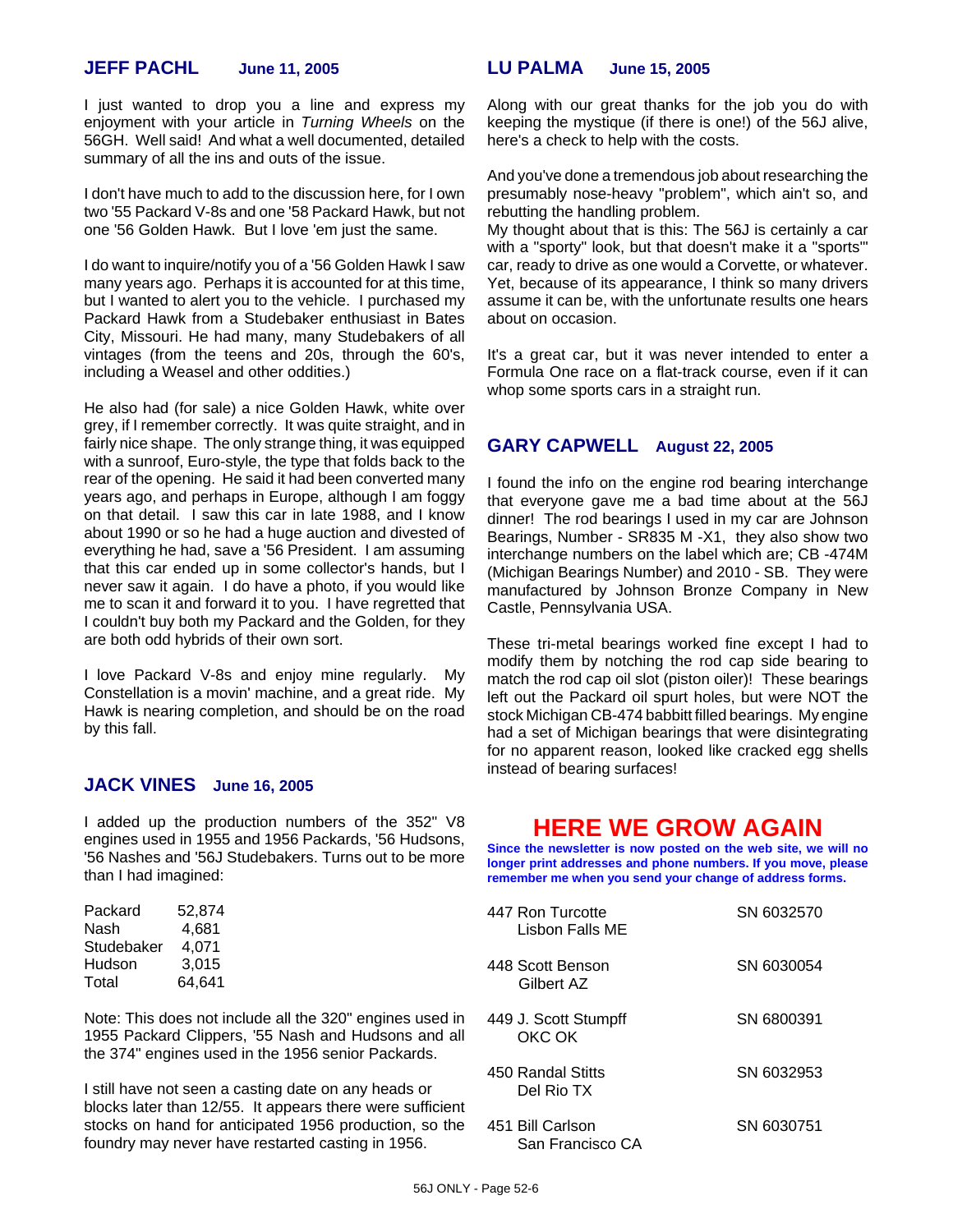**NOTICE: In lieu of dues, and to help keep my records correct, registration forms are mailed to owners who haven't been heard from for several years. If you receive one, complete and mail it at once or you will be dropped from the mailing list.**

## **SPECIAL ITEMS**

**56JONLY MESSAGE GROUP** This group was started by owner Scott Reid in July, 2002. It is a vehicle for owners and fans to exchange ideas. It is not officially a part of the 1956 Studebaker Golden Hawk Owners Register, but it certainly adds another dimension to our group. Just go to our web site and click on *56JONLY Message Group*, and follow the instructions to sign in or join. **NOTICE:** I rarely visit the group. If you want to contact me, or to include something in the newsletter, you must send it to me directly. You can do so through the 56sghor web site. NEVER write to me at the Yahoo email address.

**56J ONLY, ELECTRONIC VERSION** The "E" version of the newsletter is in color, and undamaged in transit. If you would like to receive the newsletter electronically, and save me a buck, just let me know. I will send you a notice whenever the latest version is posted on the web site. You can read it, download it, and/or print it at your leisure.

## *WHEEL ESTATE*

**Due to our infrequent printing schedule, many ads may be quite old. Please let me know if the transaction has been completed.**

**For sale:** I have 1956 Golden Hawk with a ground up restoration started. The chassis has been stripped and completely restored the body has been completely restored and painted. It had very little rust but all was repaired before painted. This was originally an Arizona car. It has less than 70000 miles, needs to be completed. I have the original 352 Packard engine with an automatic trans. Power steering and brakes. The interior is missing except the seats and dash which need to be repaired. Most of the chrome has been replaced or rechromed and the front and rear bumpers do need to be repaired. I do have many extra parts such as extra front and rear glass and many extra handles and chrome parts. I seek 14,000 for the car it is located close to Nashville Tennessee. Thanks, Billy Stallings 615-481-6941 thespaguy@thespaguyinc.com I do have pictures if desired. (09-2005)

**For sale:** NOS and used 56J parts. I can repair most tach sending units and I rebuild sending unit to tachometer cables. Brent Hagen, 6220 SE 55<sup>th</sup> Ave, Portland OR 97206-6800, phone 503-771-0604. ghawk352@effectnet.com (06/2005)

**Wanted:** 1956 Studebaker Golden Hawk starter Auto-Lite MDF-6008 for Packard 352 V8. NOS or rebuilt. Call Philippe 847-295-5185 or email philippe.hans@alberthans.com. (05-2005)

**For sale:** Have 56J parts for sale. Distributors, intake manifolds and water pumps w/ correct casting dates, carbs, hydrovac units and power steering pumps. A few other Studebaker parts available also. These are good used parts saved from my grandfather's Studebaker dealership in Fairport N.Y. Contact me, Timothy Richards, with requests at richardt@bloomington.in.gov (03-2005)

**For sale:** Due to the arthritis in my hands getting worse I will not be able to complete the restoration of '56J K 7 284. I collected Hawks for 25 yrs and saved the best pieces for this restoration. Car was SnowCap Green & white as were the two other cars that I bought and disassembled for parts. All pieces are there. All sheet metal and the body and chassis has been sand blasted and primed. Most sheet metal items there are two of and all are good. Motor is rebuilt and the original motor to #284. She is an automatic ( believe rebuilt as had dealer tag stated such when I bought out a Stude dealership). Have 2 power brake units and car was not power steering. Body is on rolling chassis and only rust thru was trunk corners. (Classic Ent patch panels go with car). Decent interior pieces for excellent patterns are included. Some items there are three of, IE. radios, rear fins, trunk lids, front suspensions front fender sets, Nice original white steering wheel. Would consider as a partial trade a nice running Stude pick up. \$6500. Would require a couple pick up trucks and a car trailer to haul all that there is here for #284. I hate to end this project but my doctor advises that I should! Contact: emontgomery@lairdplastics.com (03-2005)

**Wanted:** "Packard" grill crest (emblem) # 391375. Fits 1948-1950 models W/fasteners. Also part No. 29326P (bullet) ornament, radiator grill panel for 1951 Studebaker. Also # 293310 ring radiator panel ornament, prime, for same W/fasteners. NOS, excellent please, to match quality of parts I now have. Don Girvan, 273 Shediac Rd., Moncton N.B. Canada E1A 2S5. (02-2005)

**Wanted:** Looking to find lower aluminum molding for drivers side rear fender for 56-J. Does not have to be nos, just no pitting or deep gouges please. Hope you can help. I need this one piece to complete a set. Jim Kranak jimmijim8@yahoo.com Ph. 304-723-5253 (11-2004)

**Wanted:** Packard V8 forged crankshaft. Also, information and experiences from any members who have used or even seen a forged crankshaft. Jack Vines, Packard V8 Ltd. 3227 E. 28th Avenue, Spokane, WA 99223 PackardV8@comcast.net (01/2004)

**For sale:** 1956 Golden Hawk used parts & literature: #403502 pressure plate \$50.00, #461543 bell housing \$150.00, # 440529 flywheel \$100.00 #473176 clutch plate\$40.00, #6403546 clutch release lever & ball stud \$35.00, #465306 release bearing \$20.00. \$350.00 for all. Can have clutch plate & pressure plate rebuilt for additional cost. # 440893 intake manifold \$35.00.#1312185 hood ornament \$75.00. # 1312079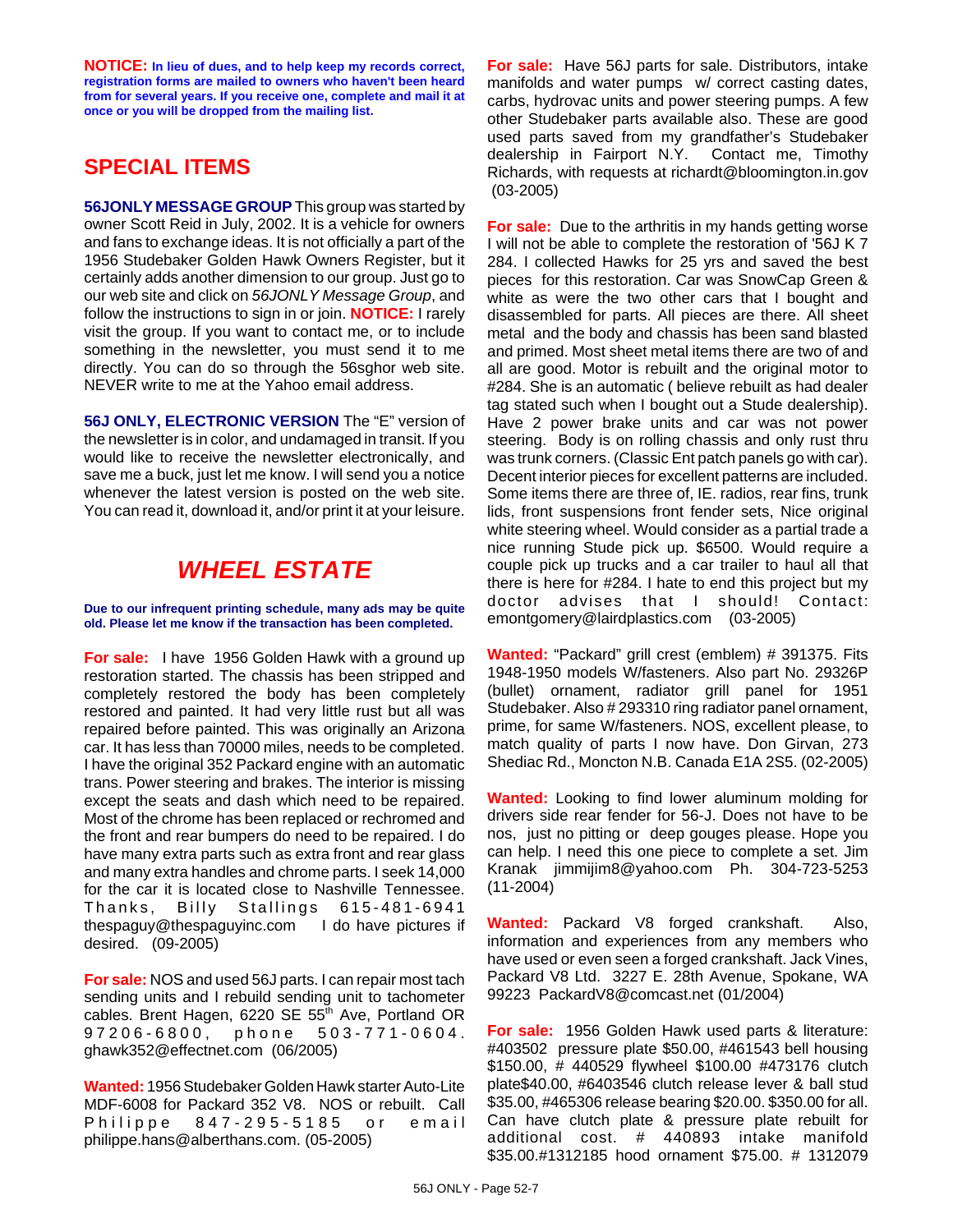lower grill molding chrome \$35.00.# 440842 timing chain \$20.00. #440843 timing gear \$20.00. #440841 crank sprocket \$20.00.Packard Delco starter motor with solenoid \$75.00. Small folder of entire 56Stude auto line \$20.00. Large folder of 56 auto line \$35.00. Large folder of only 56 Hawk line \$35.00.56 Golden, Sky & Power Hawk F fender chrome strip #1312503 good cond \$30.00. 56 Golden, Sky & Power Hawk door chrome strip # 1321106 good cond \$25.00 ea. Will trade some of above for 56J power brake unit (hydrovac). Shipping extra. John Raises email: avantijohn@yahoo.com (10/2003)

**For sale:** 1956 Golden Hawk in Original Mocha/Doeskin, standard trans, dual carbs. Beautiful restoration, \$25,000. Call Ken Huggins, Columbia SC 803-296-5789 (07/03)

**For sale:** 1956 Golden Hawk Ultramatic \$12,500. Family Auto Sales, Inc., 3300 25th Ave., Gulfport, MS, 39501. Phone 228-864-8220, Fax 228-868-3883. (02/2003)

**Wanted:** Column gear selector shaft upper bracket 1539833 for Ultramatic w/power steering. This is the part right below steering wheel and has detents for trans selector lever. Good used is fine. Thanks, Kendall A. Gibbs MD, lebaron41@yahoo.com 401-247-2015 (04/2003)

**Wanted:** Shift Rods and shift levers for T-85 trans. Part #'s 1540179 and 1540207 shift rods and 1539603 and 1539601 shift levers. These parts are for a non-power steering car. Please call Randy at (856)358-7585 or e-mail R6Stude12@msn.com (10-2002)

**For sale**: solid 56J body, doors, rear fenders, all trim, tail light lens-perfect. One set of NOS side grills, Good hood, excellent trunk, stainless trim, glass, tachometer, sending unit, clock, dash face plate, glove box door, 4 barrel carb, 3 spd overdrive trans, bell housing, clutch, pressure plate, linkage, restored window flippers right and left, fins, roof belt molding, interior roof plastic bands and steel holders and brake drums. Other STUDE parts available. Dwayne Jacobson, 2620 Lakeview Dr, Junction City, WI 54443. 715-341-9470 or studebaker@g2a.net



1956 Golden Hawk 1:72 scale model diecast. Pick from any of the standard 1956 colors. \$70.00 + \$5.00 S/H. Shrock Body Shop, 3999 Tyrone Pike, Coalport PA 16627. (04/2004)

www.shrockbrothers.com/72nd\_scale.html

## **1956 GOLDEN HAWK SERVICES**

**Ranco Heater Valve Repair**. Your heater valve/s repaired or will send you a rebuilt one. I must have your old rebuildable core. It must be the same type you are ordering



because I do not have a lot of cores. If you not have a

valve and there is a \$50.00 core charge. These valves are very hard to find. Valve or rebuild - \$65.00 Price includes return postage. Downeast Studebaker, 314 Rosewood Rd. Goldsboro, NC 27530 919-734-7755 e-mail: sanjim76@earthlink.net (02/2005)

**Exhaust extension PN AC-2754** Originally available on 1956 Hawks and station wagons. Chrome finish. Dresses up tailpipe and prevents gasses from marring

car finish. \$65.00 ea. **1-104 Oil Filter Decal** \$6.00 ea. **1- 083 Valve Cover Decal** (2 required) \$6.00 ea. All items plus 10% shipping. Studebaker International, 97 North 150 West, Greenfield IN 46140-8562, 317-462-3124, FAX 317-462-8891, Website: www.studebaker-intl.com Email: info@studebaker-intl.com (08-2004)

**Recast Steering Wheel PN 1540647,** white, 17", just like the original, includes the four rings around the ribbed area. \$575.00 + \$25.00 S/H. Shrock Body Shop, 3999 Tyrone Pike, Coalport PA 16627. (04/2004) www.shrockbrothers.com/steering\_wheels.html

**New AC pulley** for adding air conditioning to your 1956 Golden Hawk. Aluminum pulley, \$250.00 + \$20.00 S/H. Includes a new extra long bolt, 3/4" x 3". Jack Nordstrom, 4975 IH-35 South, New Braunfels TX 78132, phone 800- 775-7077. (04/2004)

**Electronic Ignition Modules** for your 1956 Golden Hawk. Use the tachometer sending unit with the points system. John Brooks, 1821 Ft Worth Hwy, Weatherford TX 76076, Tel 817-594-0840. www.studebakerfarm.com or Email to studefarm@yahoo.com.

**Packard V8 Cam Retainer Plate and Cam Spacer**. Toward the end of V8 production, Packard redesigned these pieces to raise oil pressure and stop lifter noise. If you are rebuilding a 56J V8, you MUST replace the original parts with these two pieces, however, until now, you would have had a problem, as they were No-Longer-Available from any vendors known to us. We needed parts for our engines, so made some on a CNC mill in A2 Heat Treated Tool Steel. As a favor to club members, we will make the set available for \$75, shipping included. They will be the most beautifully finished part on your engine. Packard V8 Ltd. 3227 E. 28th Avenue, Spokane, WA 99223, email PackardV8@comcast.net We prefer PayPal, cashier's check or money order. (02/2004)

#### **Ultramatic Transmission Shift Indicator**.

Diecast Metal, with a clear casting, and indented letters pre-painted from the rear. Bill Glass, 18 Lorenz Dr, Valhalla NY 10595. 914-761-5788 or BondoBill1@aol.com (02-2004)



**Reproduction trunk escutcheon** for 1956 C-K cars, 6 \$75.00. Myer's Studebaker Parts 130 Main St, PO Box 276, Duncan Falls OH 43734. Phone 740-674-4897, FAX 740-674-7170, Email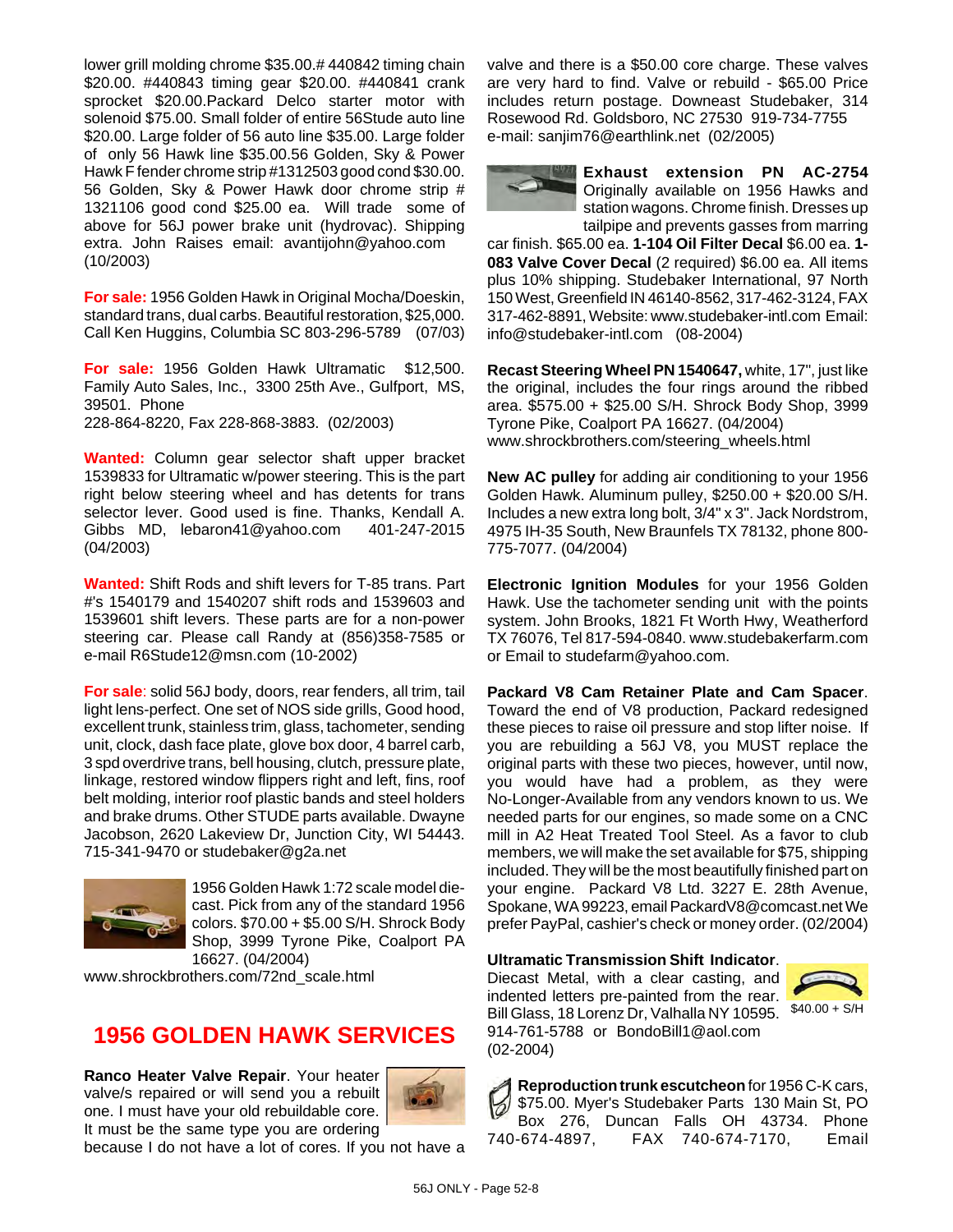spookys@1st.net or Visit our web site at www.myersstudebaker.com (03/2004)

**Ultra400 Automatic Transmission Conversion** for your 1956 Golden Hawk. Enjoy the difference and confidence. No puking overflow. More power to the wheels. For more information contact: Jack Nordstrom, 4975 IH-35 South, New Braunfels TX 78132.



**1956 Sky Hawk and Golden Hawk headliner trim bows.** One set consisting of 3 pieces with ends tapered. \$110.00 per set (includes shipping). Myron McDonald, 417-678-4466 or 417- 678-2631, email pmeyer@hdnet.k12.mo.us

**Rebuilt 56 Golden Hawk fuel pumps**, both Carter and AC Delco, \$75 exchange (I must have your old fuel pump, or a \$50 core charge). Add \$10 for shipping. Gary Capwell 3441 Sandringham Dr. N.E. Salem, Oregon 97305, Phone 503-365-3296 Email mocha56j@comcast.net (01/00).

**Rebuilt Packard water pumps** for sale \$95, plus \$10.00 for shipping, no core charge. Contact Brent Hagen, 6220 SE 55th Ave., Portland, Oregon 97206-6800. Phone: 503-771-0604. E-mail: ghawk352@effectnet.com

**Reproduction Tail Light Lenses** 1956 C-K part# 1312694, \$49.00 ea. Chuck & Chris Collins, 2410 W Freeway Lane, Phoenix AZ 85021, 602-995-5311, FAX 419-858-5900, Email chuck@studebakerparts.com. On the web at :www.studebakerparts.com

**Transmission Puke kit-II**: Stop that fluid from belching out the dip stick tube on start up. \$5 ppd. Mail check to Brent Hagen, 6220 SE 55th, Portland, OR 97206-6800

#### **1956 Golden Hawk Window Price Sticker**



 $\mathbf{F}$   $\mathbf{F}$  The design is based upon the general design of stickers which were actually done during the period 1959 thru 1966. Send \$40 along with serial number and options/accessories which were originally on your car (a copy of the

production order would be very helpful.) If your car has been repainted and options/accessories added or deleted and you want the sticker to reflect the car as it is now just include the information. I have all of the prices. Questions, telephone 708-479-2658 or Richard Quinn 20026 Wolf Rd. Mokena, IL 60448. rtq11@aol.com

## **STUDEBAKER VENDORS**

**www.StudebakerVendors.com** Just a "click" away from a host of vendors who can help you with your project. Most vendors have Email, and many have on-line shopping carts. Studebaker Vendors, your one stop shopping mall.

## **56J CLUB ITEMS**

*ALL PROCEEDS HELP MAINTAIN THE REGISTER Items can be ordered on-line*

**1956 STUDEBAKER GOLDEN HAWK PARTS CATALOG.** 320 pages. Includes specifications, part numbers, illustrations, indexes, utility items, and accessory codes, and a list of service bulletins (add \$15.00 foreign S/H).



**1956 STUDEBAKER GOLDEN HAWK AUTHENTICITY GUIDE.** Documents most of the quirks with 30 color photos and all decals shown. The guide is divided into sections covering the engine, exterior, interior, trunk, paint and accessories (add \$13.00 foreign S/H)



\$22.00

#### **1956 STUDEBAKER MANUALS ON CD**

The Parts Catalog, Authenticity Guide, 1956 Car Owners Manual, 1956 Accessories Catalog, and the Warner Overdrive Manual in PDF format, viewable with Adobe® Acrobat® Reader (included).



#### **56J ONLY NEWSLETTERS ON CD**

All the back issues, up to the current one, in PDF format, viewable with Adobe® Acrobat® Reader (included).



\$11.00

#### **1956 STUDEBAKER GOLDEN HAWK PRODUCTION**

**ORDERS ON CD** The complete set of all 4073 Production Orders for 1956 Golden Hawks, produced directly from our data base. PDF format, viewable with Adobe® Acrobat® Reader (included).

| <b>TELEVISION</b><br><b>CELL</b> |
|----------------------------------|
|                                  |
|                                  |
|                                  |
|                                  |

\$11.00

#### **COPY OF THE ORIGINAL PRODUCTION ORDER** for

your car. Directly from microfilm, so only mistakes are those made by Studebaker. Send serial number. \$12.00

#### **DECALS(-TAGS-PATCHES**-**PATCH** 4-1/2"

x 2-1/2" Can be sewn or glued to a cap or shirt. Red on white background.





**OIL FILLER CAP**, blue/buff \$ 3.00.

| <b>UIL FILLER CAP, DIUB/DUIT</b>             | ა პ.UU. |
|----------------------------------------------|---------|
| OIL BATH, yellow/black                       | \$4.00. |
| SEAT BELT, red/black/white (need 2) ea.      | \$3.00. |
| <b>GENERATOR FIELD TERMINAL TAG, red</b>     | \$1.50. |
| <b>TACHOMETER SENDING UNIT TAG, red</b>      | \$3.00. |
| <b>CLUB ROSTERS</b> (send SASE, owners only) |         |

All items are available on-line at the 56J Store

*Make checks payable to Frank Ambrogio.*